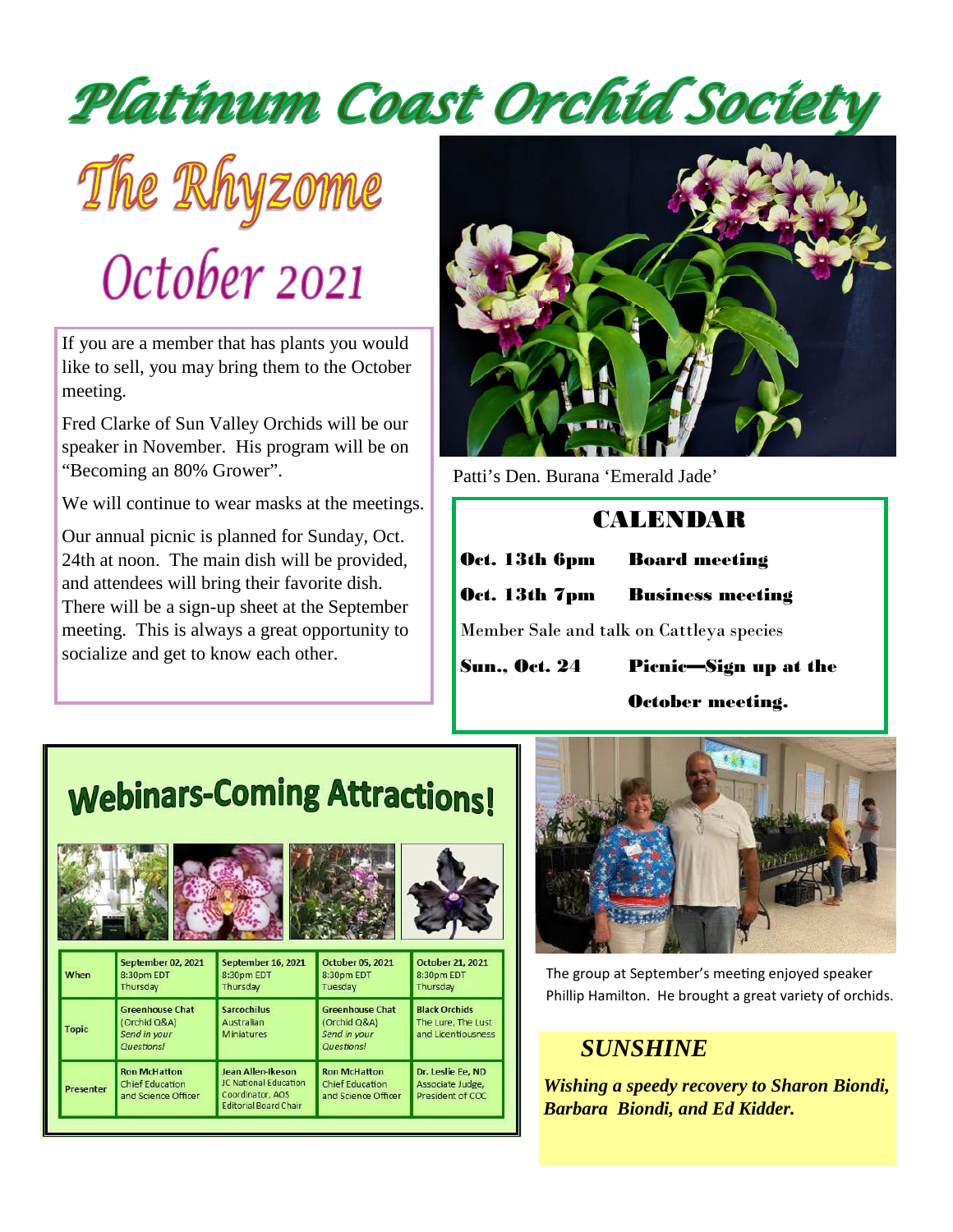## AOS NEWS PAGE



#### GREAT PLACES FOR MEMBERS TO FIND INFORMATION ON ORCHIDS:

- 1. Programs—Take notes—someday they will make sense.
- 2. AOS Magazine articles. "Orchids" is available at every meeting for check out.
- 3. Members— Ask longtime members about orchids, but realize that your yard and potting choices are key. We all use trial and error to succeed.
- 4. Internet sites—**www.aos.org**—This AOS site has the answer to almost any question.
- **5.** Rambles at members' homes to help you identify how other's in your area grow their orchids.

PCOS is an affiliate of the **American Orchid Society (AOS).** There's an abundance of information on the AOS website. Please visit www.aos.org for articles, advice on growing orchids, and lots of free information.

Ask Betty Adamson for an application if you're interested in joining.

For all current members, remember that your renewal notice will arrive in the Orchid Magazine prior to your month of renewal.

#### www.aos.org

FOR AOS MEMBERS: The AOS also has a presence on Facebook. There is a group with close to 65,000 members, and a page. Each allows you to post photographs and ask questions about your orchids. The group is the most active of the two, and group members usually respond quickly to posts. The page is parallel to the AOS Instagram account. https://www.facebook.com/ groups/52597049839 https://www.facebook.com/ AmericanOrchidSociety

#### **UPCOMING SHOWS AND EXPOS (Check on these as it gets closer.)**

**October 1, 2, & 3 -**Tamiami International Orchid Festival—The Fruit and Spice Park, Redland (Homestead), Florida

**October 23-24—** RidgeOrchidSociety59thAnnual Show"The Sound of Orchids", WHStuart Center, 1702 USHwy 17, S. Bartow, Florida

**October 23-24—Gainesville Orchid Society's** "Orchids in the Garden", Kanapaha Botanical Gardens, 4700 SW 58th Drive, Gainesville, FL

October 28-31- East Everglades Orchid Society's "Fall in Love with Orchids" Show and Sale, R.F. Orchids, 28100 SW182 Ave., Homestead, FL

**Upcoming in November are the Deerfield Beach and Ft. Pierce Shows**



Margaret's Bulb. Doris Dukes 'Purple Banana'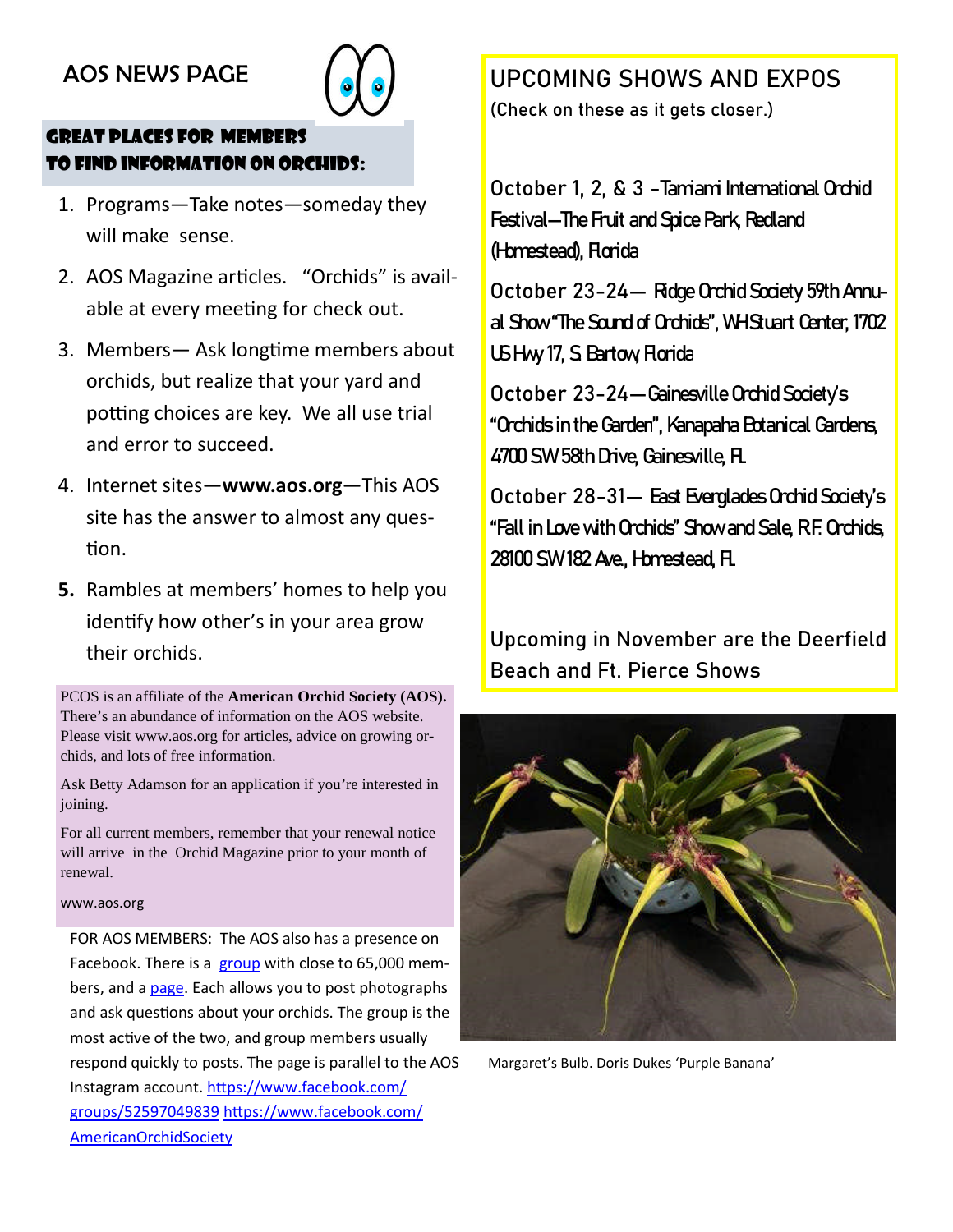## **2021 PCOS OFFICERS & CHAIRMEN**

#### **PRESIDENT**

**Ed Kidder President@PlatinumCoastOrchidSociety.org**

**VICE PRESIDENT**

**Laura Blackmon VP@PlatinumCoastOrchidSociety.org**

**TREASURER Margaret Croucher Treasurer@PlatinumCoastOrchidSociety.org**

**SECRETARY Carolyn Anderson Secretary@PlatinumCoastOrchidSociety.org**

**DIRECTORS Libby VanZino (2021-2022) Bert Forbush (2020-2021) Kathy Jacobson (2021-2022) Donna Morris (2020-2021) Peter Pancoast (Past President)** **PLANT FORUM Betty Adamson MEMBERSHIP Margaret Smith NEWSLETTER EDITOR Patti Scholes SUNSHINE Betty Adamson GREETER Margaret Smith PROGRAMS Laura Blackmon AOS LIAISON Betty Adamson RAFFLE JoAnn Amos WEBMASTER**

**REFRESHMENTS Kathy Jacobson SHOW CHAIR Laura Blackmon**

#### **BE PART OF THE TEAM!**

**Jody Romanowski**

**AUDIO**

**Bert Forbush**